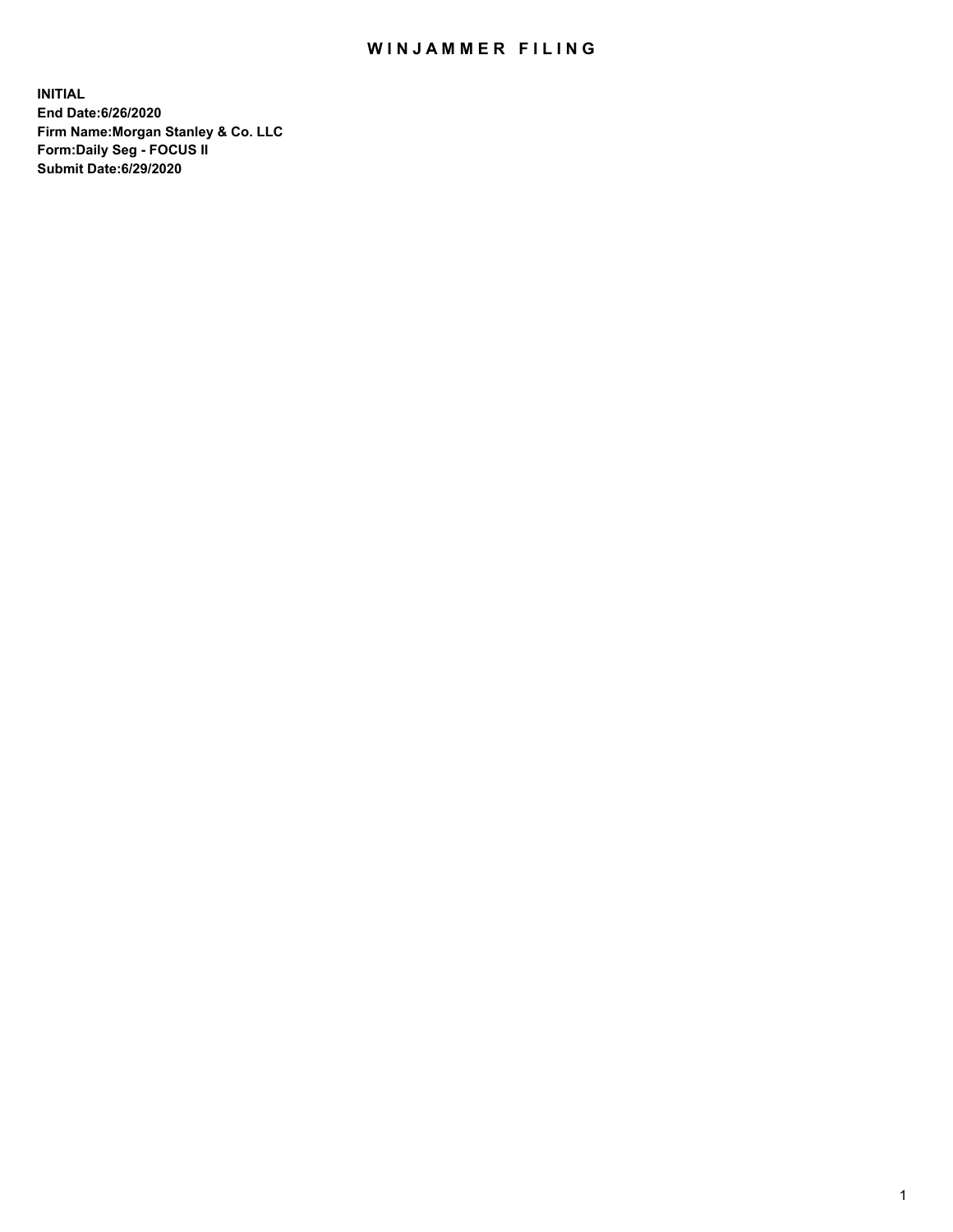**INITIAL End Date:6/26/2020 Firm Name:Morgan Stanley & Co. LLC Form:Daily Seg - FOCUS II Submit Date:6/29/2020 Daily Segregation - Cover Page**

| Name of Company                                                                                                                                                                                                                                                                                                                | Morgan Stanley & Co. LLC                                |
|--------------------------------------------------------------------------------------------------------------------------------------------------------------------------------------------------------------------------------------------------------------------------------------------------------------------------------|---------------------------------------------------------|
| <b>Contact Name</b>                                                                                                                                                                                                                                                                                                            | <b>Ikram Shah</b>                                       |
| <b>Contact Phone Number</b>                                                                                                                                                                                                                                                                                                    | 212-276-0963                                            |
| <b>Contact Email Address</b>                                                                                                                                                                                                                                                                                                   | Ikram.shah@morganstanley.com                            |
| FCM's Customer Segregated Funds Residual Interest Target (choose one):<br>a. Minimum dollar amount: ; or<br>b. Minimum percentage of customer segregated funds required:% ; or<br>c. Dollar amount range between: and; or<br>d. Percentage range of customer segregated funds required between:% and%.                         | 235,000,000<br><u>0</u><br><u>00</u><br><u>00</u>       |
| FCM's Customer Secured Amount Funds Residual Interest Target (choose one):<br>a. Minimum dollar amount: ; or<br>b. Minimum percentage of customer secured funds required:%; or<br>c. Dollar amount range between: and; or<br>d. Percentage range of customer secured funds required between:% and%.                            | 140,000,000<br><u>0</u><br><u>0 0</u><br>0 <sub>0</sub> |
| FCM's Cleared Swaps Customer Collateral Residual Interest Target (choose one):<br>a. Minimum dollar amount: ; or<br>b. Minimum percentage of cleared swaps customer collateral required:% ; or<br>c. Dollar amount range between: and; or<br>d. Percentage range of cleared swaps customer collateral required between:% and%. | 92,000,000<br><u>0</u><br><u>00</u><br>00               |

Attach supporting documents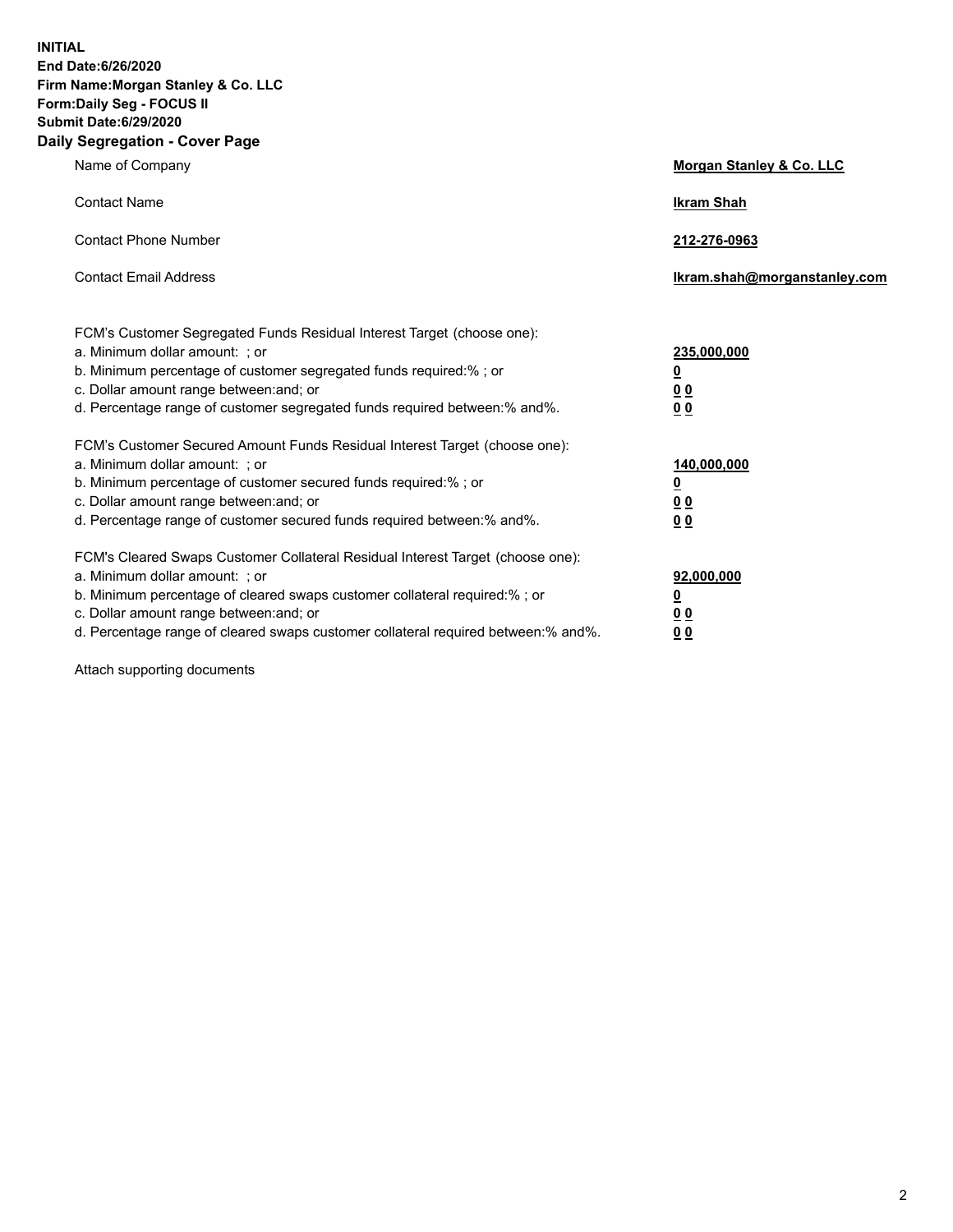## **INITIAL End Date:6/26/2020 Firm Name:Morgan Stanley & Co. LLC Form:Daily Seg - FOCUS II Submit Date:6/29/2020 Daily Segregation - Secured Amounts** Foreign Futures and Foreign Options Secured Amounts Amount required to be set aside pursuant to law, rule or regulation of a foreign government or a rule of a self-regulatory organization authorized thereunder **0** [7305] 1. Net ledger balance - Foreign Futures and Foreign Option Trading - All Customers A. Cash **4,352,905,966** [7315] B. Securities (at market) **3,095,856,513** [7317] 2. Net unrealized profit (loss) in open futures contracts traded on a foreign board of trade **133,589,358** [7325] 3. Exchange traded options a. Market value of open option contracts purchased on a foreign board of trade **7,212,836** [7335] b. Market value of open contracts granted (sold) on a foreign board of trade **-14,992,849** [7337] 4. Net equity (deficit) (add lines 1. 2. and 3.) **7,574,571,824** [7345] 5. Account liquidating to a deficit and account with a debit balances - gross amount **58,517,460** [7351] Less: amount offset by customer owned securities **-57,208,009** [7352] **1,309,451** [7354] 6. Amount required to be set aside as the secured amount - Net Liquidating Equity Method (add lines 4 and 5) **7,575,881,275** [7355] 7. Greater of amount required to be set aside pursuant to foreign jurisdiction (above) or line 6. **7,575,881,275** [7360] FUNDS DEPOSITED IN SEPARATE REGULATION 30.7 ACCOUNTS 1. Cash in banks A. Banks located in the United States **362,010,087** [7500] B. Other banks qualified under Regulation 30.7 **358,386,736** [7520] **720,396,823** [7530] 2. Securities A. In safekeeping with banks located in the United States **855,363,420** [7540] B. In safekeeping with other banks qualified under Regulation 30.7 **0** [7560] **855,363,420** [7570] 3. Equities with registered futures commission merchants A. Cash **14,329,971** [7580] B. Securities **0** [7590] C. Unrealized gain (loss) on open futures contracts **1,274,989** [7600] D. Value of long option contracts **0** [7610] E. Value of short option contracts **0** [7615] **15,604,960** [7620] 4. Amounts held by clearing organizations of foreign boards of trade A. Cash **0** [7640] B. Securities **0** [7650] C. Amount due to (from) clearing organization - daily variation **0** [7660] D. Value of long option contracts **0** [7670] E. Value of short option contracts **0** [7675] **0** [7680] 5. Amounts held by members of foreign boards of trade A. Cash **3,836,276,505** [7700] B. Securities **2,240,493,093** [7710] C. Unrealized gain (loss) on open futures contracts **132,314,369** [7720] D. Value of long option contracts **7,212,836** [7730] E. Value of short option contracts **-14,992,849** [7735] **6,201,303,954** [7740] 6. Amounts with other depositories designated by a foreign board of trade **0** [7760] 7. Segregated funds on hand **0** [7765] 8. Total funds in separate section 30.7 accounts **7,792,669,157** [7770] 9. Excess (deficiency) Set Aside for Secured Amount (subtract line 7 Secured Statement Page 1 from Line 8) **216,787,882** [7380]

- 10. Management Target Amount for Excess funds in separate section 30.7 accounts **140,000,000** [7780]
- 11. Excess (deficiency) funds in separate 30.7 accounts over (under) Management Target **76,787,882** [7785]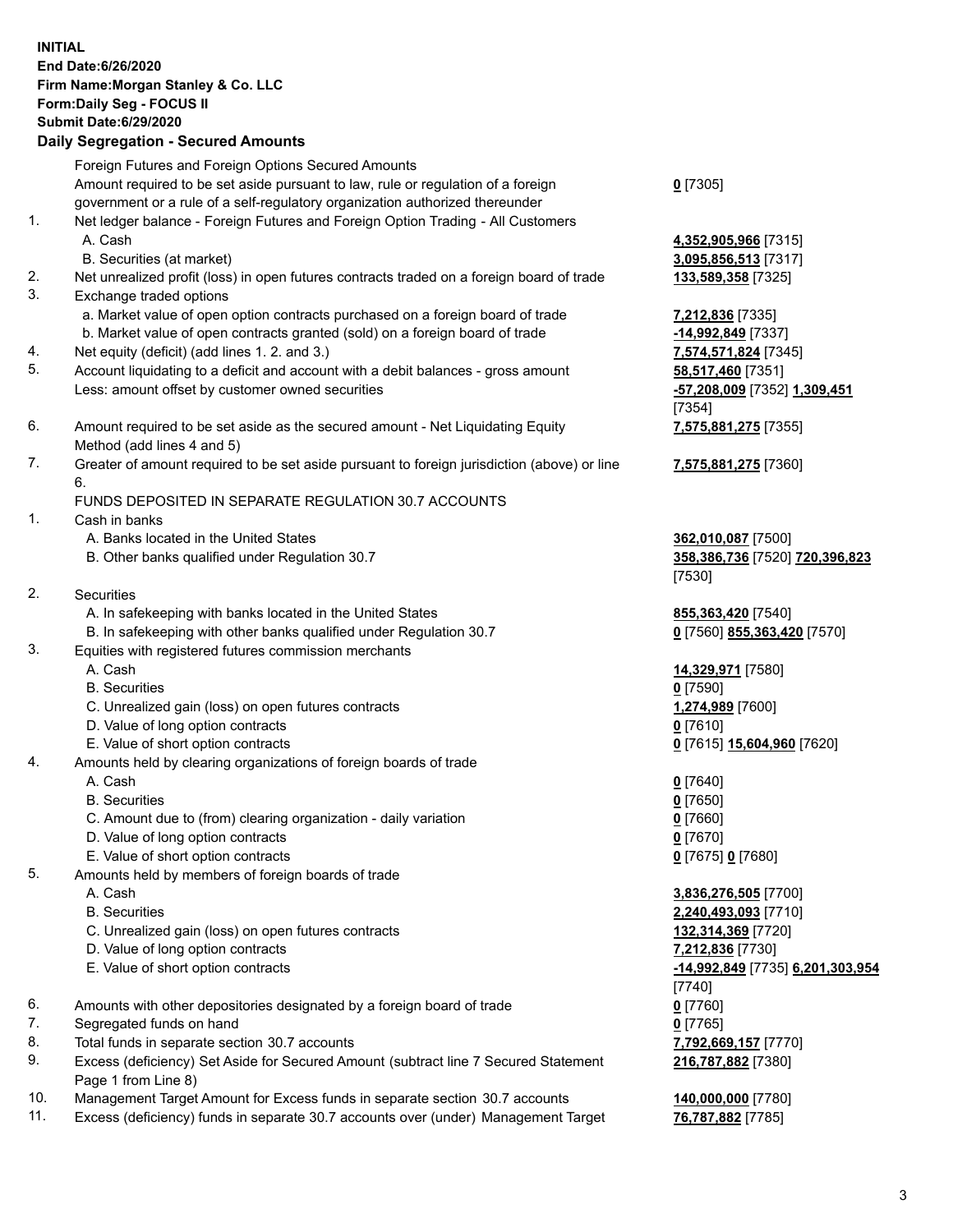**INITIAL End Date:6/26/2020 Firm Name:Morgan Stanley & Co. LLC Form:Daily Seg - FOCUS II Submit Date:6/29/2020 Daily Segregation - Segregation Statement** SEGREGATION REQUIREMENTS(Section 4d(2) of the CEAct) 1. Net ledger balance A. Cash **16,156,890,381** [7010] B. Securities (at market) **8,296,781,510** [7020] 2. Net unrealized profit (loss) in open futures contracts traded on a contract market **700,854,587** [7030] 3. Exchange traded options A. Add market value of open option contracts purchased on a contract market **454,427,445** [7032] B. Deduct market value of open option contracts granted (sold) on a contract market **-344,455,207** [7033] 4. Net equity (deficit) (add lines 1, 2 and 3) **25,264,498,716** [7040] 5. Accounts liquidating to a deficit and accounts with debit balances - gross amount **465,446,450** [7045] Less: amount offset by customer securities **-447,723,538** [7047] **17,722,912** [7050] 6. Amount required to be segregated (add lines 4 and 5) **25,282,221,628** [7060] FUNDS IN SEGREGATED ACCOUNTS 7. Deposited in segregated funds bank accounts A. Cash **4,076,799,642** [7070] B. Securities representing investments of customers' funds (at market) **0** [7080] C. Securities held for particular customers or option customers in lieu of cash (at market) **1,034,497,119** [7090] 8. Margins on deposit with derivatives clearing organizations of contract markets A. Cash **13,211,984,066** [7100] B. Securities representing investments of customers' funds (at market) **0** [7110] C. Securities held for particular customers or option customers in lieu of cash (at market) **7,262,284,391** [7120] 9. Net settlement from (to) derivatives clearing organizations of contract markets **-42,261,866** [7130] 10. Exchange traded options A. Value of open long option contracts **454,427,445** [7132] B. Value of open short option contracts **-344,455,207** [7133] 11. Net equities with other FCMs A. Net liquidating equity **12,948,235** [7140] B. Securities representing investments of customers' funds (at market) **0** [7160] C. Securities held for particular customers or option customers in lieu of cash (at market) **0** [7170] 12. Segregated funds on hand **0** [7150] 13. Total amount in segregation (add lines 7 through 12) **25,666,223,825** [7180] 14. Excess (deficiency) funds in segregation (subtract line 6 from line 13) **384,002,197** [7190] 15. Management Target Amount for Excess funds in segregation **235,000,000** [7194]

16. Excess (deficiency) funds in segregation over (under) Management Target Amount Excess

**149,002,197** [7198]